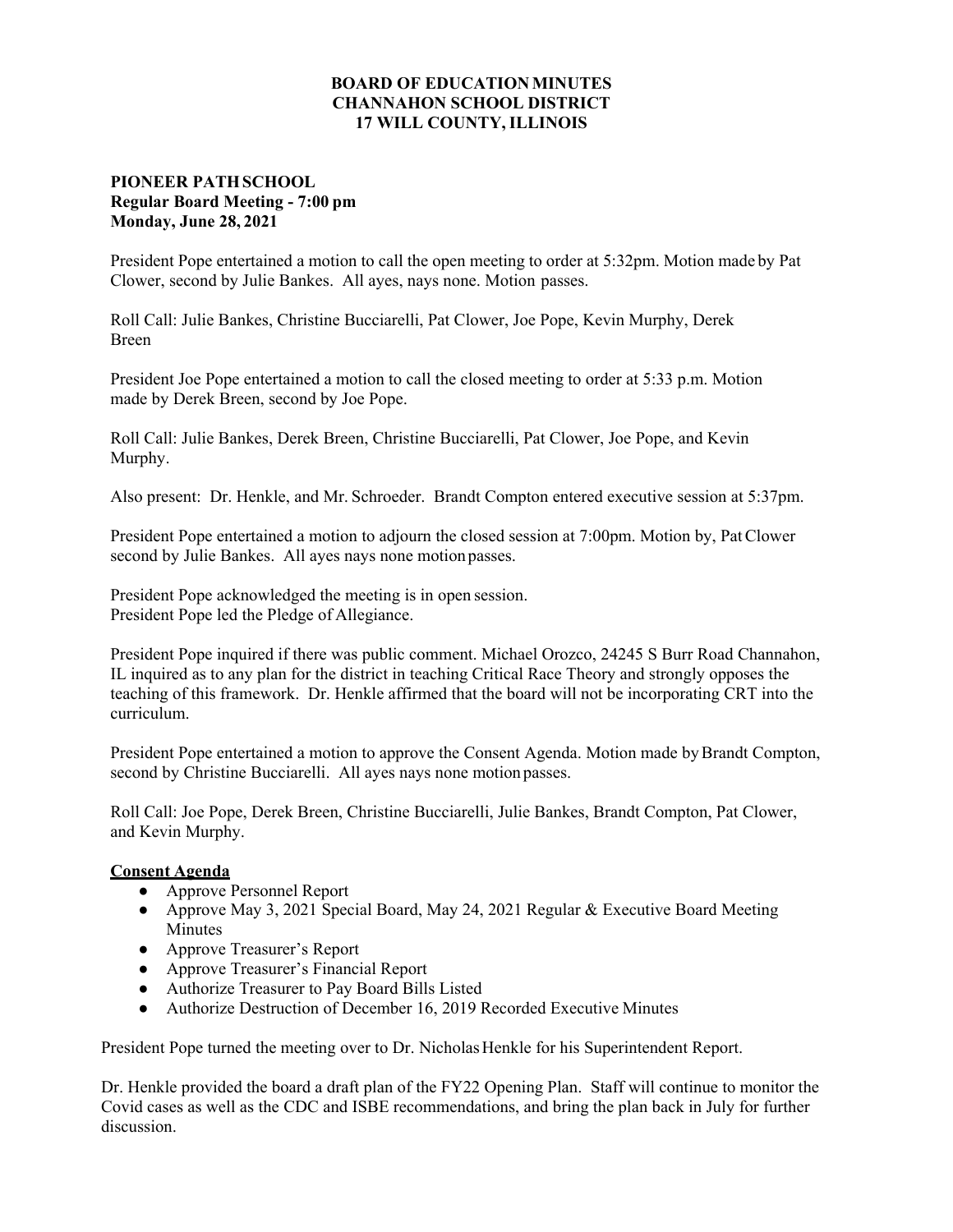Dr. Henkle recommended the board approve the increase to substitute teacher pay to  $$120/day$  for 1<sup>st</sup> 15 days and \$200/day for those in long-term positions. President Pope entertained a motion to approve the increase to substitute teacher pay to  $$120/day$  for  $1<sup>st</sup> 15$  days and  $$200/day$  for those in long-term positions. Motion by Derek Breen, second by Brandt Compton. All ayes nays none motion passes.

Roll Call: Derek Breen, Christine Bucciarelli, Julie Bankes, Brandt Compton, Pat Clower, Kevin Murphy, and Joe Poe.

Dr. Henkle recommended the board approve the Pandemic Vacation Buy-Back Bonus to be paid from ESSER III Federal Funds. President Pope entertained a motion to approve the Pandemic Vacation Buy-Back Bonus to be paid from ESSER III Federal Funds. Motion by Joe Pope, second by Kevin Murphy. Motion passes.

Roll Call: Ayes: Christine Bucciarelli, Julie Bankes, Brandt Compton, Kevin Murphy, Joe Pope. Nays: Pat Clower and Derek Breen

Dr. Henkle recommended to approve an increase in the budget for Flexible Learning Spaces Program from \$50,000 to \$60,000 (approximately \$15,000/classroom for four spaces) for FY22 and \$120,000 (approximately \$15,000/classroom for eight spaces) in FY23. President Pope entertained a motion to approve an increase in the budget for Flexible Learning Spaces Program from \$50,000 to \$60,000 (approximately \$15,000/classroom for four spaces) for FY22 and \$120,000 (approximately \$15,000/classroom for eight spaces) in FY23. Motion by Brandt Compton second by Pat Clower. All ayes nays none motion passes.

Roll Call: Julie Bankes, Brandt Compton, Pat Clower, Kevin Murphy, Joe Pope, Derek Breen, and Christine Bucciarelli.

Dr. Henkle recommended the board approve a three-year adoption of the iReady reading curriculum at Pioneer Path School and Three Rivers School for the amount of \$37,818.60. President Pope entertained a motion to approve a three-year adoption of the iReady reading curriculum at Pioneer Path School and Three Rivers School for the amount of \$37,818.60. Motion by Joe Pope second by Christine Bucciarelli. All ayes nays none motion passes.

Roll Call: Brandt Compton, Pat Clower, Kevin Murphy, Joe Pope, Derek Breen, Christine Bucciarelli, and Julie Bankes.

Dr. Henkle recommend the board approve the PTO and Music Boosters fundraisers. President Pope entertained a motion to approve the PTO and Music Boosters fundraisers. Motion by Pat Clower second by Julie Bankes. All ayes nays none motion passes.

PTO

 Fun Run Santa's Secret Shop/Vendor Fair Movie Nights Calendar Fundraiser School Spirit Fund (this will include spirit wear and school spirit events) School Supply Kits Parent's Activity

Music Boosters:

 Forte 5K: Fall, 2021 Italian Pasta Night: Spring, 2022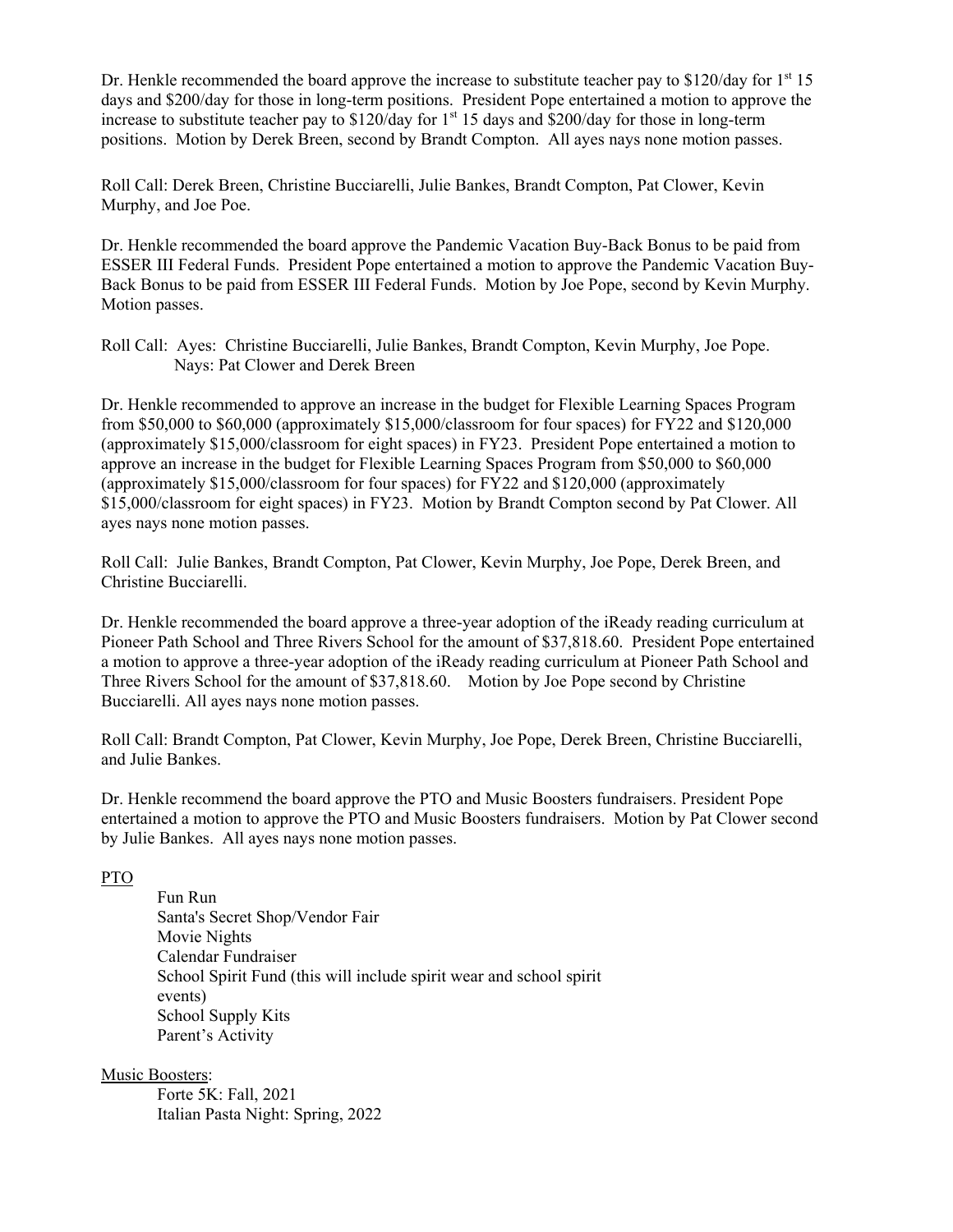President Pope turned the meeting over to Dr. Henkle for the Administrative Report.

Dr. Henkle recommended the board approve the Channahon School District 17, FY2021-2022 Tentative budget. President Pope entertained a motion to approve the Channahon School District 17, FY2021- 2022 Tentative budget. Motion by Derek Breen second by Julie Bankes. All ayes nays none motion passes.

Roll Call: Pat Clower, Kevin Murphy Joe Pope, Derek Breen, Christine Bucciarelli, Julie Bankes, and Brandt Compton.

Dr. Henkle recommended the board approve staff to go out to bid for Micro-Bird 24+1 lift bus. President Pope entertained a motion to approve staff to go out to bid for Micro-Bird 24+1 lift bus. Motion by Joe Pope second by Christine Bucciarelli. All ayes nays none motion passes.

Roll Call: Kevin Murphy, Joe Pope, Derek Breen, Christine Bucciarelli, Julie Bankes, Brandt Compton, and Pat Clower.

Dr. Henkle recommended the board recertify the IDOT approved serious safety hazard findings for the 2021-2022 school year. President Pope entertained a motion to recertify the IDOT approved serious safety hazard findings for the 2021-2022 school year. Motion by Christine Bucciarelli second by Julie Bankes. All ayes nays none motion passes.

Roll Call: Joe Pope, Derek Breen, Christine Bucciarelli, Julie Bankes, Brandt Compton, Pat Clower, and Kevin Murphy.

Dr. Henkle recommended the board review and approve the depositories listed for deposit of Channahon School District 17 Funds. President Pope entertained a motion to review and approve the depositories listed for deposit of Channahon School District 17 Funds. All ayes nays none motion passes.

Roll Call: Derek Breen, Christine Bucciarelli, Julie Bankes, Brandt Compton, Pat Clower, Kevin Murphy, and Joe Pope.

Dr. Henkle informed the board that Scott Duenser from WIPHLI will be conducting our audit and is sending board members a brief questionnaire.

Dr. Henkle recommended the board appoint Jeff Grosso as treasurer for CSD17 effective July 1, 2021. President Pope entertained a motion to appoint Jeff Grosso as treasurer for CSD17 effective July 1, 2021. Motion by Brandt Compton second by Pat Clower. All ayes nays none motion passes.

Roll Call: Christine Bucciarelli, Julie Bankes, Brandt Compton Pat Clower, Kevin Murphy, Joe Pope, and Derek Breen.

Dr. Henkle recommended the board authorize the Chief school Business Official to enter into an electricity supply contract through MidAmerican Energy for 12 months or longer beginning December 2026 at the rate offered on June 29, 2021 not to exceed .05426 per kWh representing a 3% increase over the December 2026 rate of .05312 per kWh? President Pope entertained a motion to authorize the Chief school Business Official to enter into an electricity supply contract through MidAmerican Energy for 12 months or longer beginning December 2026 at the rate offered on June 29, 2021 not to exceed .05426 per kWh representing a 3% increase over the December 2026 rate of .05312 per kWh? Motion by Joe Pope second by Christine Bucciarelli. Motion passes.

Roll Call: Ayes – Julie Bankes, Brandt Compton, Kevin Murphy, Joe Pope, Derek Breen, Christine Bucciarelli.

Nays – Pat Clower